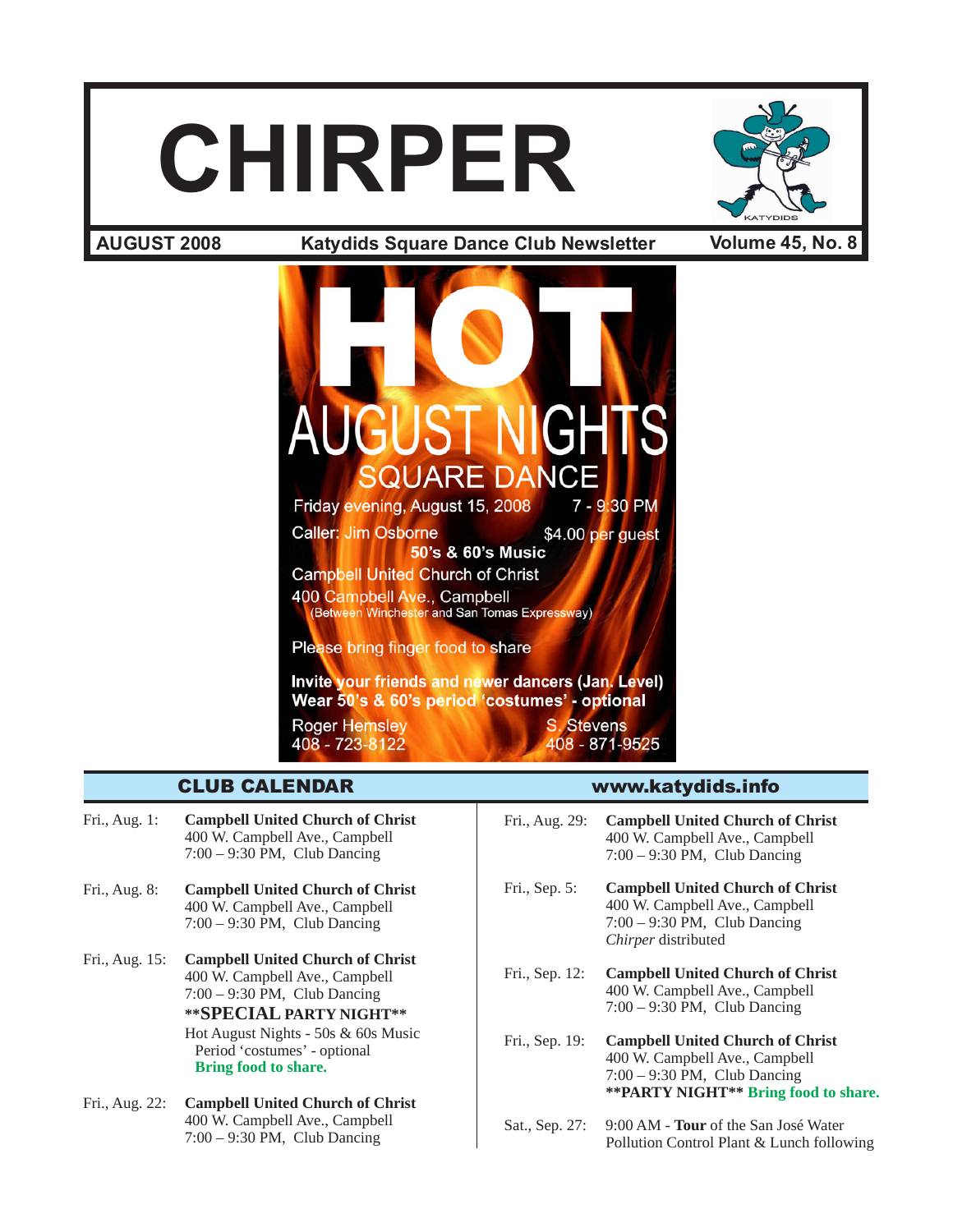# SQUARE HEAD ASSIGNMENTS and DUTIES

*Super Square Head Caroline Fifield (408) 377-3740*

> Aug. 01 .... Hosoda Aug. 08 .... Willey Aug. 15 .... Stevens Aug. 22 .... Hemsley Aug. 29 .... Benevento

Sep. 05 ..... Bennett Sep. 12 ..... Fifield Sep. 19 ..... Franger / Moore Sep. 26 ..... Hebson

Oct. 03 ..... Helfrich, A. & M. Oct. 10 ..... DARK Oct. 17 ..... Helfrich, R. & J. Oct. 24 ..... Caywood

Oct. 31 ..... Shaney

# **On Dance Night PRIOR to your duty night:**

• Help pack up supplies and jugs and put into Club Cupboard. Notify the Super Square Head, Caroline Fifield, at 408-377-3740, of any needed supplies or change of duty assignment dates.

# **Before the dance**:

- Contact Square Head for following week to be sure they will be there.
- On scheduled night, the designated Square Heads should arrive **by 6:30 PM.**
- Set up tables and chairs as needed.
- Bring 6-8 lbs ice for cooler and make ice water.
- Start hot water for tea and coffee.

# **During Club dance:**

- Welcome everyone at the door.
- Offer raffle tickets, 5 tickets for \$1.00.
- Have guests sign guest book and collect a \$4.00 donation per guest and 'angels'.
- Give guest names to President or Membership Chair for introduction during announcements.
- Divide the raffle proceeds 50% to the Club, 50% to the "cups".
- Check that water and cups do not run out.
- If Treasurer is not present, pass monies collected to any Executive Board Member.

**After the dance:** *Clean up!!* Remove trash accidentally tossed into recycle bins. Take the trash bags out to the dumpster located in the side parking lot.

NOTE: tables must go into closet FIRST (remember the Caller's table, too), then the chair "rack".

# UPCOMING SQUARE DANCE EVENTS

# –– PLUS LEVEL ––

- **Aug. 2: Slab Dance; Lucky Steppers** Ben Lomond Slab 7:00 - 7:30 PM; PreRounds: Sue Harris 8:00 PM; Caller: Eric Henerlau
- **Aug. 9: Slab Dance; Lucky Steppers** Ben Lomond Slab 7:00 - 7:30 PM; PreRounds: Sue Harris 8:00 PM; Caller: Lawrence Johnstone
- **Aug. 16: Slab Dance; Lucky Steppers** Ben Lomond Slab 7:00 - 7:30 PM; PreRounds: Erin Byars 8:00 PM; Caller: Scot Byars
- **Aug. 23: Slab Dance; Lucky Steppers**
	- Ben Lomond Slab 7:00 - 7:30 PM; PreRounds: Sue Harris 8:00 PM; Caller: **Jim Osborne** SAVE gas - SHARE the ride - CARPOOL Leave at 6:00 PM from Cambrian United Methodist Church (1919 Gunston Way, SJ) parking lot off of Wyrick Rd.

## **Aug. 29-31: A-Square-D Jamboree**

Performing Arts Convention Center, Oxnard

**Aug. 30: Paul Bunyan Days, Redwood Coasters** Trinity Lutheran Church, Fort Bragg Caller: Scot Byars Cuer: Erin Byars

# **Aug. 30-Sep. 1: Tapestry Arts Festival**

Interactive Alley (behind the Tech Museum), San Jose  $1:00 - 4:00 \text{ PM}$ Sat.: Eric Henerlau & Sam Shilmover Sun.: Keith Ferguson & **Jim Osborne**

Mon.: Roger Smith & Kenny Carroll

# **Oct. 10-12: Annual Jubilee, SCVSDA**

Santa Clara County Fairgrounds Note: Special discount for Mainstream level dancers. \$20 if register by Sep. 30. Info: www.scvsda.org/jubilee.html

**. . . . . . . . . . . . . .**

# FAMILY SQUARE DANCING

TUESDAY NIGHTS THROUGHOUT THE SUMMER CUPERTINO AREA BEGINNERS WELCOME ANYTIME DIFFERENT AGE GROUPS; AS YOUNG AS 5 SPONSORED BY THE YELLOW ROCK & ROLLERS CONTACT: RUTH AT 408-730-4684 OR INFO@FAMILYSQUAREDANCE.ORG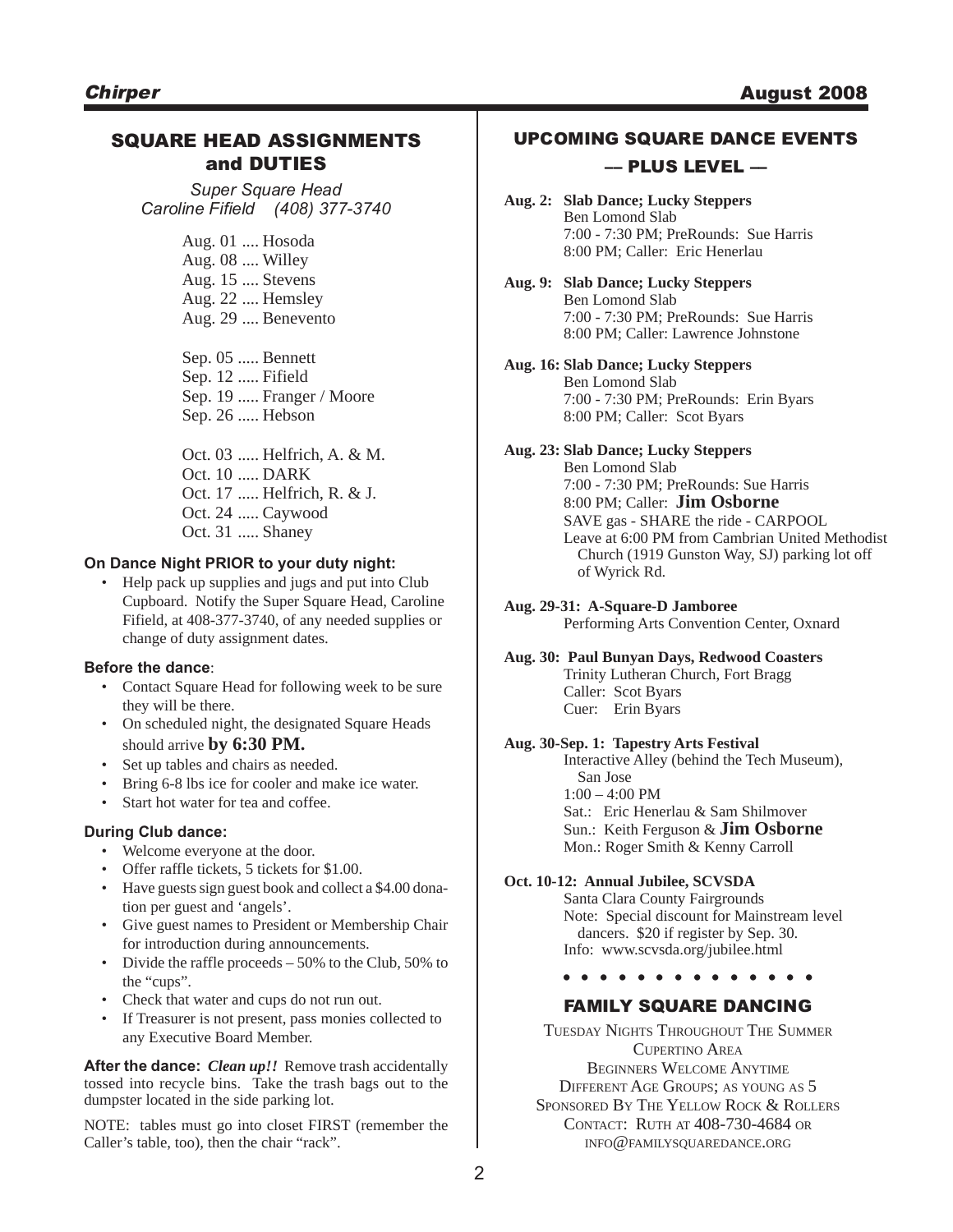# FALL BEGINNING LEVEL CLASSES

**TUESDAYS:** Single Squares of Sunnyvale Instructor/Caller: Rich Reel Plus Murphy Park Comm. Ctr, Sunnyvale 7:00 – 8:30 PM Start Date: Sept. 2; \$25 per month per person Contact: Joy 650-968-1732 or Joe 408-996-0174

## **THURSDAYS:**

Committee to Promote Square Dancing (CPSD) Instructor/Caller: Roger Smith Plus; Couples & Singles Camden Community Center 6:30 – 9:00 PM Start date: Sept. 4; \$5 per person per night

## **FRIDAYS:**

Yellow Rock and Rollers Instructor/Caller: Ruth Riegelhaupt-Herzig Plus; youth, families Cupertino Middle School, Sunnyvale  $6:30 - 8:00$  PM Start date: Aug. 22 and 29 Contact: Ruth 408-730-4684

# **SUNDAYS:**

Stanford Quads Instructor/Caller: John Sybalsky Plus APD Fairmeadow School, Palo Alto 7:00 – 9:00 PM Start Date: Oct. 19 Contact: Bill or Pat 650-448-4935

**. . . . . . . . . . . . . .**

# **HAPPY BIRTHDAY!**

# THE PRESIDENT'S CORNER – –

Hi there, Katydids! Sets in Order…

Whoops, I'd better take off my Caller's hat!

It was fun to stand in for Jim these last three weeks, and I think with the help of Roger and Josie, Morris, and Joe Dehn, we all had a good time. However, I am sure we all look forward to Jim's return to good health and to us. (The exposure to different voices and calling styles is good for dancers who will go to future hoedowns with other callers.) Get well soon, Jim. We need your smiling face and BIG HAT!

Char and I, as well as a few other Katydids, enjoyed the first SLAB dance at Ben Lomond where Harold Fleeman called the event. He was Caller for Katydids for many years before Jim. It was great to hear him back in form after a short recuperation from an operation. Nice to see Lee looking happy there, too!

CPSD is changing their night to Thursdays starting with a new class on September  $4<sup>th</sup>$  (pick up flyers from sign-in table Friday night). Katydids are asked to "angel" with the idea of making new friends and inviting them to dance with us on Fridays. Jim has agreed to continue the experiment with the alternating tips for a while longer until we see how the CPSD class is progressing. Please distribute the CPSD flyers and come when you can to angel, as this could be a source of new dancers.

I hope you are all asking your parents to search through their closets for 50's and 60's dress for our Hot August Nights party! Jim will have some great music for us.

Keep smiling – Keep moving – See you in a square.

Roger Hemsley

HAPPY ANNIVERSARY !!

**David & Caroline Fifield .............** Aug. 7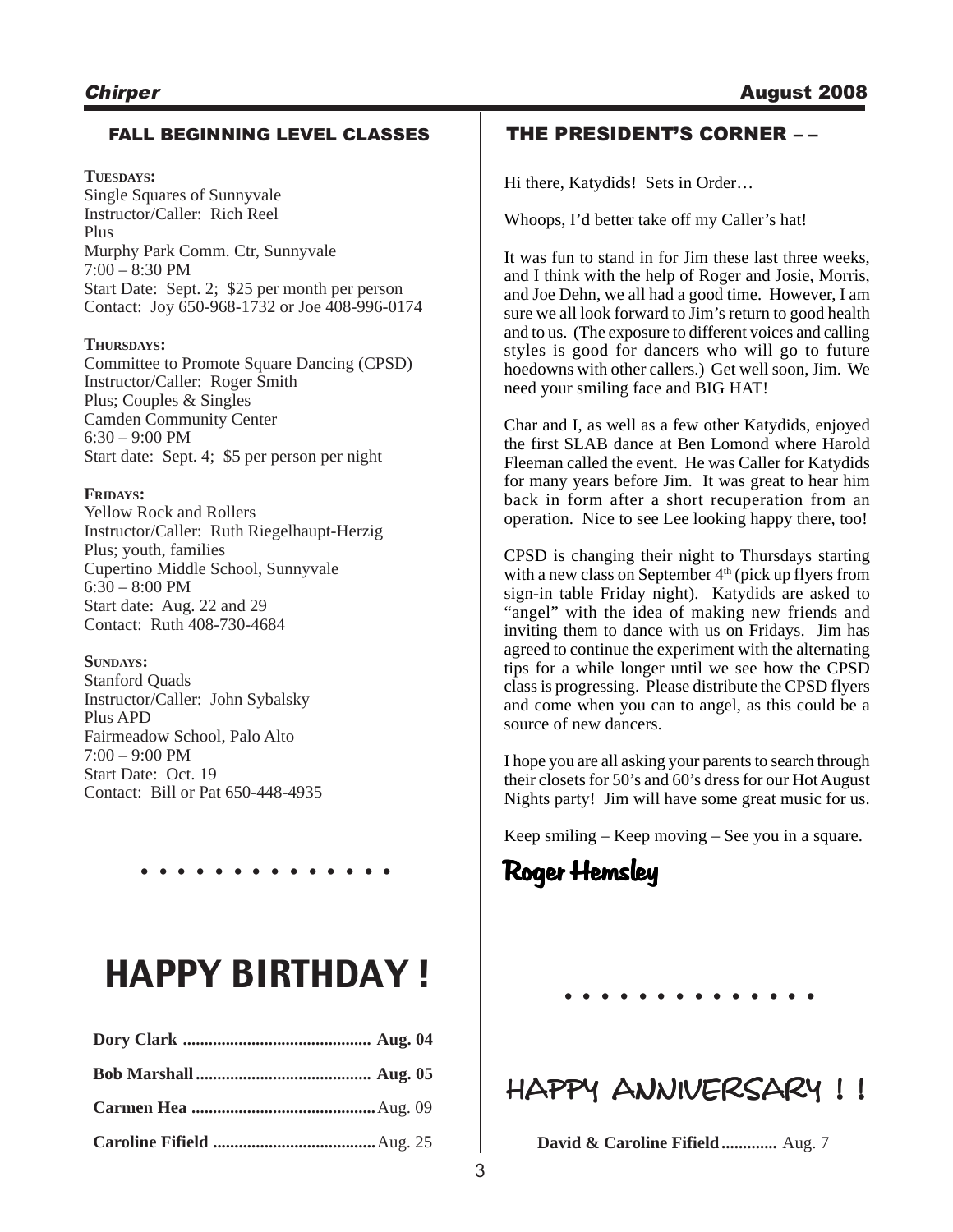# MINUTES Executive Board Meeting **July 17, 2008**

President Roger Hemsley called the meeting to order at 7:35 pm in the home of Roger and Char Hemsley.

# **Roll Call:**

Present: President, Roger Hemsley; Vice President, Stephanie Stevens; Secretary, Char Hemsley; Treasurer, Don Powell; Publicity, Don Gaubatz; and Membership, Bob Bennett Absent: Chaplain, Char Pitts Committee Guests: John and Linda Caywood

The minutes from the previous Board Meeting of June 5, 2008 were approved as published.

# **REPORTS:**

Officers:

- 1. President:
	- a. Roger reported he has again contacted the class members regarding their attendance at the Club.
	- b. Roger suggested that a telephone tree method of contacting people be utilized rather than all email. This item will be revisited at a later date.
	- c. Roger will make a sign for the sign-in table at the dances to indicate to people that they are not to park in the front parking lot of the church.
- 2. Vice President:
	- a. Stephanie will bring more copies of the *Chirper* for class members. She said the *Chirper* is posted regularly on-line. at www.katydids.info
	- b. Stephanie reported that she sent an email to the church regarding emergency numbers in the event they needed to be contacted. She was contacted by John Rodgers, a facilities person, who said that Lloyd Darknell was the contact regarding the church contract, but he did not provide an "emergency" contact in the event of such a thing as a water leak. Stephanie will follow up and inform Mr. Rodgers that Roger Hemsley is now the contact person.
	- c. Stephanie has reviewed the church first aid box and will try to obtain small aspirin packets for it.
- 3. Treasurer:
	- a. Don P. distributed copies and explained the June report. A motion was made, seconded, and approved that we accept the report.
- b. Don P. said that all records should be maintained for a certain number of years. After a brief discussion, it was determined that we should retain the financial records for seven years, but this issue will still be investigated.
- c. Don P. said Roger had asked him to come up with a form to be completed by class members. He presented a form that has been used by Bows and Beaus that has worked very well. It was suggested that we involve Morris and Louise in the completion process. It was suggested that hobbies and what employment area you worked before retirement be put on the application so that people with like interests could communicate with each other. It was also suggested that Roger mention people's birthdays at the first dance each month. It was suggested that we give guests a card to complete in order that we obtain information from them.
- 4. Membership:
	- a. Bob said he would provide the Monthly Attendance Sheets starting in July.
- 5. Chaplain:
	- a. In the absence of Char P., Don reported that Blue Mountain Greeting Card Company will be used for sending email birthday and anniversary cards. A card will be sent to Jenny Anderson who recently underwent knee surgery.
- 6. Publicity: No report.

# Committees:

- 1. Chirper: Stephanie said the deadline for the August issue of the Chirper is July 27.
- 2. Social:
	- a. As the new Social Co-Chair, Linda suggested that we have themes on party nights, such as a Spaghetti Night or a Chinese Night. Stephanie would include this on the Club Calendar in the Chirper.
	- b. Social Co-Chair Pat is working on an Anheuser Busch/Jelly Belly Factory tour.
- 3. Class Angels: No report.

# **OLD BUSINESS**

- 1. IRS Form 990L Roger will contact Lloyd to ask the status.
- 2. Jim's Contract Jim will return the signed contract on July 17.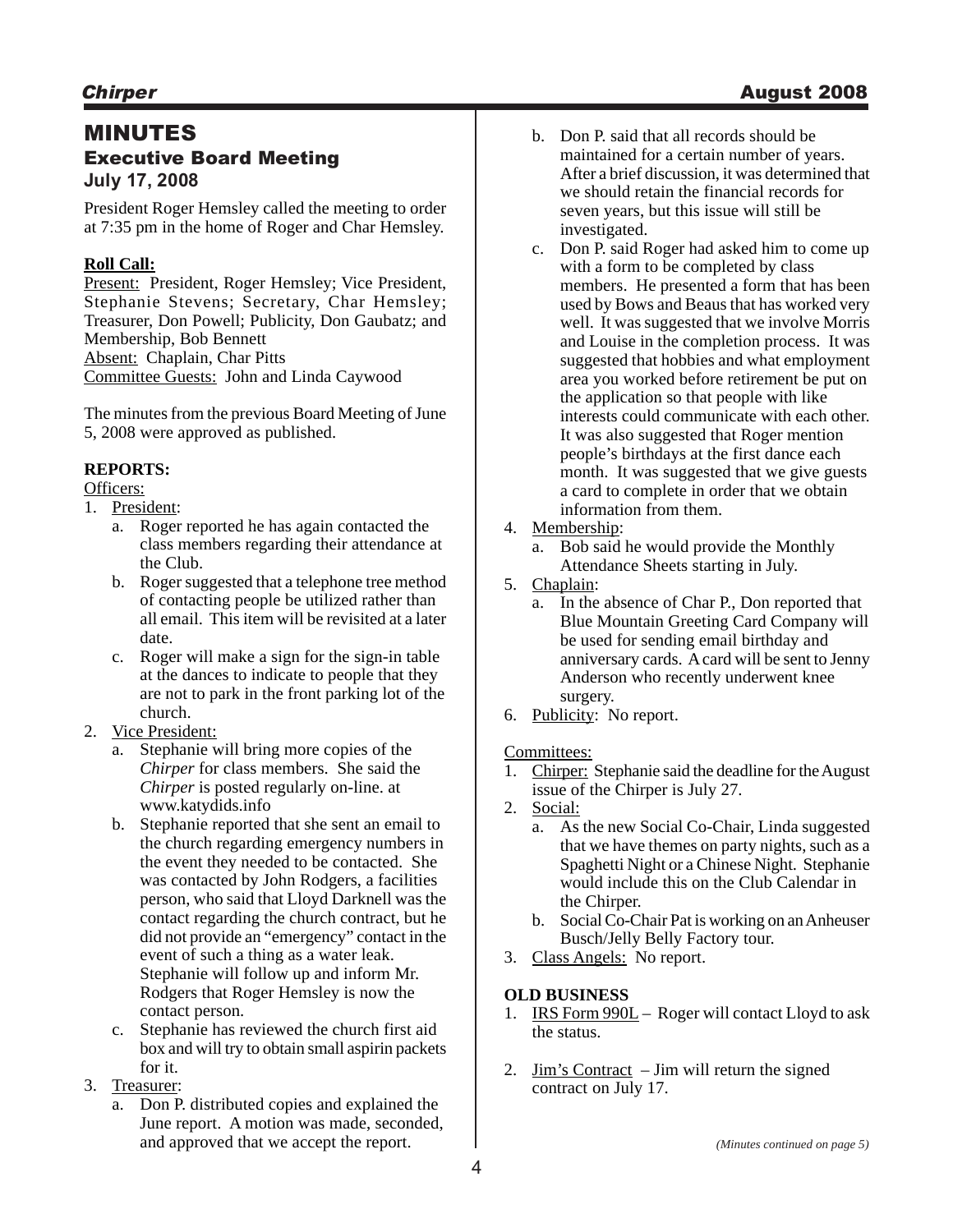# **Chirper** August 2008

*(Minutes continued from pg. 4)*

- 3. Status of Appointed Positions Roger said that John Caywood has agreed to be a Club photographer. After taking photos at club events he will send out an email to Club Members with an URL link to the free "Kodak Gallery" website where they will be posted. Roger will inform the Club in his weekly announcements that people may visit this website.
- 4. Final Report on Picnic of June 22 Stephanie said we had 28 Katydids, 12 alumni, and 14 guests, for a total of 54 people. It was a superb day!
- 5. Progress Report on Hot August Nights of Aug. 15 – Roger said that this will be a 50's theme where dancers may dress in 50's-60's attire. He said that Jim has agreed to provide 50s and 60s music. Roger will contact Don G. about providing a flyer.
- 6. Progress Report on Sweetheart Special Dance of February 14, 2009 - Roger asked Stephanie to Chair this event. Caller Randy Dibble will fly into town and stay with Lloyd and Maxine. Bob said we also need to hire a Cuer. Roger will call John Flora to see if he is available.
- 7. Insurance: Don P. said that people are covered by insurance for 30 days after a class ends, but after class, they need to join a club to continue coverage. He said it costs \$4.85 per new member. We have paid our club insurance on a yearly basis in November. Don P. will phone the National Square Dance Insurance Program people and find out about when the dues should be paid for new members, i.e., yearly, and then proceed with what is required for the 8 new members.
- 8. Church Donation for Christmas October

# **NEW BUSINESS**

- 1. Bylaws. Due to time constraints, this item will be tabled until the next meeting to determine if anything needs to be modified.
- 2. Policy Required for "Angels" Paying to Dance? -Stephanie said that well-known class people have come to angel a friend but do not pay and continue to dance into the Club time. After a discussion, it was decided that visitors (except first-time guests or friends of members who do not dance), need to pay. Stephanie will place this information in the Chirper's list of instructions for Square Head Duties.

Agenda Items for Next Meeting are as follows:

1. IRS Form 990L

- 2. Jim's Contract
- 3. Final Report on Hot August Nights on August 154. Progress Report on Sweetheart Special on
- February 14, 2009 John Flora, Cuer?
- 5. Bylaws

Next Party Night: Friday, August 15<sup>th</sup>

Next Board Meeting: September 11<sup>th</sup> at 7:30 pm and Roger and Char Hemsley's home.

The meeting adjourned at 9:45 pm.

Char Hemsley Respectfully submitted,

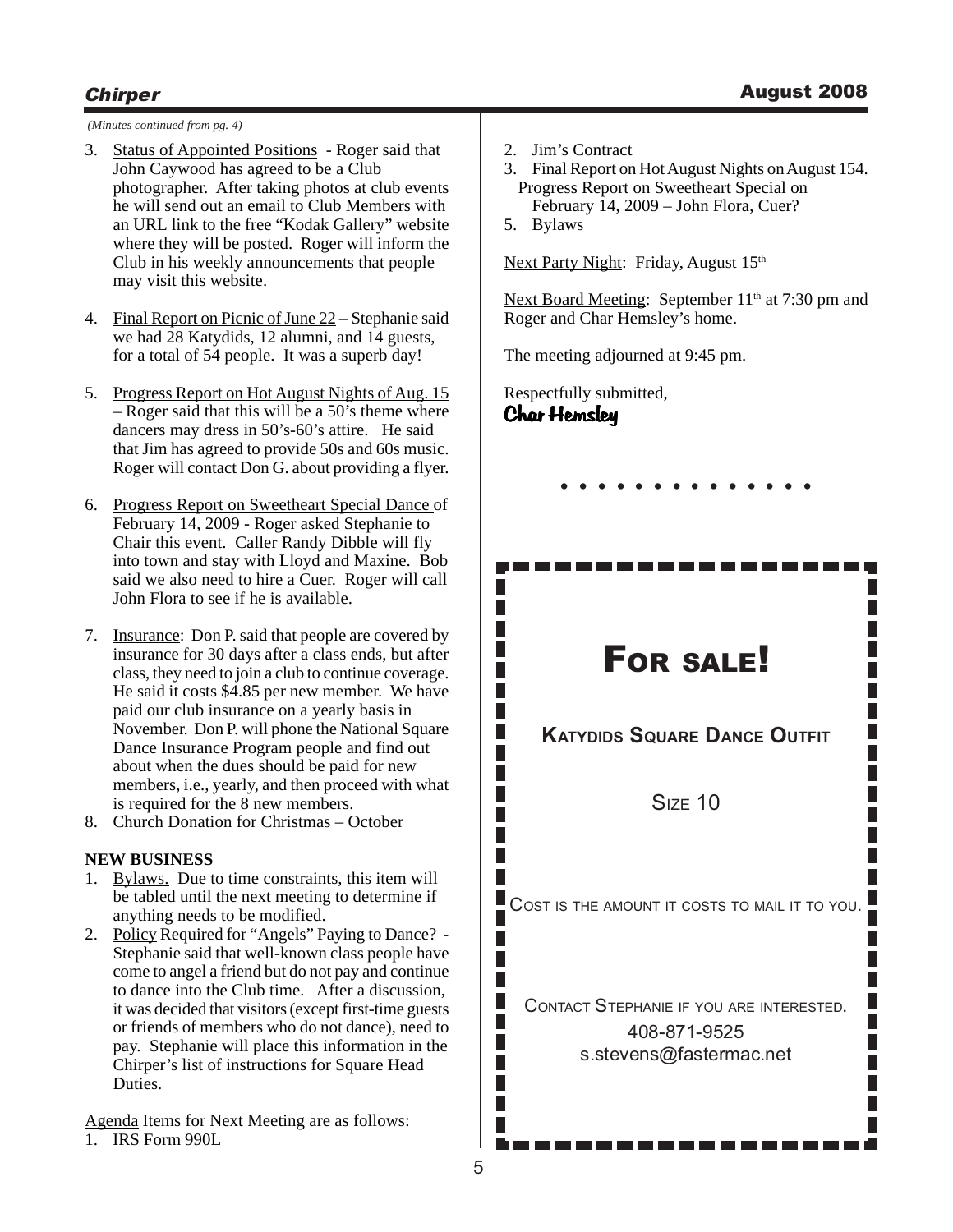# FROM MARY & ROD --- the cliffs! We took

07/30/08

Dear Friends and family,

Finally – a rainy day! If the rain keeps up and I get this out today, I'll avoid being 3 months behind with this newsletter. – It has been a wonderful summer, full of variety. Let me tell you how it started —

We decided to start May off with a vacation! We left the 5<sup>th</sup> wheel at an Elks club in Lamar, CO, and drove west 300 miles to an RCI timeshare in Pagosa Springs. On the way we stopped at Great Sand Dunes National Park. Who expected this in Colorado? We'd climbed up a hill



some distance away and took this picture. The dunes stretch for several miles and reach 600 feet in height. A cycle of melting water in the spring carrying the sand away in the spring and then summer winds pick it back

up and deposit it just before the mountains. The kids bring the sleds, climb to the top and ride down! We also stopped nearby at Zapata Falls – quite a contrast in that it was still partially frozen over. Enough ice that I slid ten feet on my tail – almost bowled Mary over!

We got into the Rockies and found more what we were expecting. It's a lot more fun going over the passes without the 5'er! Still lots of snow patches around but



the ski resorts were all closed. We stayed at the Wyndham, which was quite nice. Many of the forest roads and hiking trails in the national forest were still closed, but a short hike near Wolf Creek

Ski Resort brought us to this falls. Pagosa Springs was an interesting town and we caught it between seasons. It has one of the nicest – hot springs – setups we've seen – about 15 small natural-looking baths all outside beside the river. Each had different temperatures, ranging from 94 to  $110$  – and you could – ice plunge – in the river at about 50 degrees. We found several nice restaurants – but no ice cream.

We took a day and drove over to Mesa Verde National Park. What a beautiful drive, especially in the park and up onto *lack and mage 7 (Mary & Rod continued on page 7)* 



a couple of guided tours which got us into some of the better-preserved cliff dwelling, like Cliff Palace shown here. These communities were quite large, with several hundred

family units in some. They were challenging to get into with ladders – and the natives didn't use any. And most were some distance from water and their cultivated fields. Certainly a difficult life and no one knows why the cliff dwellers abandoned the area over a period of 40-50 years. We also hiked the Petroglyph Trail – more beautiful views and lots of fun making up our own stories to go along with the picture drawings.

We spent another day on the Durango-Silverton Train. We boarded in Durango at 9 AM with the temperature already in the mid 60's. People had warned us to dress warmly. After passing through the stream valleys and beginning to climb the passes, it started to snow. Fun – and pretty – until the train started to slip on the rails because the "sander" wasn't working. Did I mention that this was only the 2<sup>nd</sup> day the train had been running this year? Well, an exciting 2 hours of engineer ingenuity and we arrived in Silverton, a charming town preserved from the early 1900's mining town. But after a quick lunch we boarded buses (planned) for the ride back across two passes (that already had 4-6 inches of snow) and back to Durango, where it was 78 degrees and sunny.

Yet another day took us to Chimney Rock, which wasn't opening for another week, but we were able to walk in from the county road. What's four miles uphill? So from this sign to the top peak in the distance. Even though this was only 75 miles from Mesa Verde, the Native American "˜housing" was quite different – stone houses sharing common walls in small clusters built in the open. There were similar ceremonial buildings and the area was abandoned around the same time.

After our week in Pagosa Springs, we headed north through Ouray on our way to the Black Canyon of the Gunnison National Park. The drive was just gorgeous! Back through Durango, the passes to Silverton without snow, and then Ouray. What a place – we just had to stop. We spent several hours wandering the several blocks of this town surrounded by towering mountain peaks. There's a huge naturallyheated swimming pool that was crowded already, the beautiful Box Canyon Falls City Park – and ice cream! We tore ourselves away and stayed overnight at the very pleasant Country Lodge in Montrose, near the national park entrance. Well, it's a good thing we had planned to spend most of the day at the park – it took every minute we could spare. It's not as deep as Grand Canyon, but the sides are steeper and not nearly so far across – leading to a dark rive valley except for midday, hence the name. The drive along

# Chirper August 2008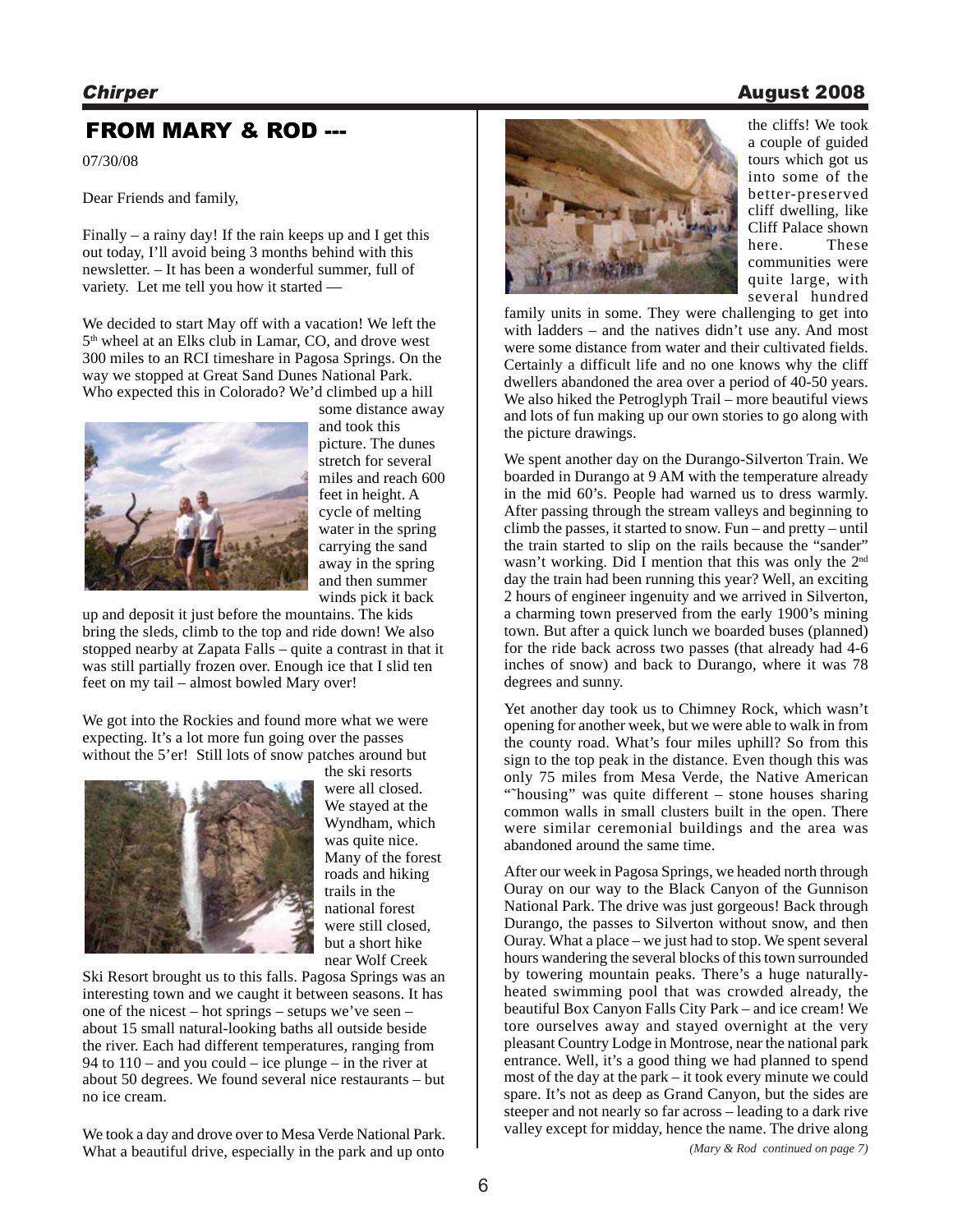## *(Mary & Rod continued from page 6)*

the south side had about 15 stopping areas, most at or a short walk from the edge. At the east end of the park a 5 mile, 13% grade road took us down to the river. Don't miss that experience!

A late night drive got us back to home where we rested for a day and then headed off to Kansas. We stayed a few relaxing days in a PA park in Deerfield Beach (the "beach" not to be taken too seriously). One day trip took us to Liberal and the official site of Dorothy's House – yes, that Dorothy. A nice set up with its own yellow brick road – you can buy a brick, have it inscribed and get it laid along side of former presidents, movie stars, and tourists. They had an extensive set of dioramas depicting the Wizard of Oz story and a collection of items from the book, stage show and movie. Another day was spent at the Lee Richardson Zoo in Garden City – a surprisingly large collection of animals in spacious settings, and free.

We headed north and stopped at Swanson Reservoir State Recreation Area near Trenton, NE, and just veg'ed for 5 days. It was a pretty park with very few people there – still before Memorial Day gets the camping season started. On the way, we passed through Colby, KS, where we found [a] huge bronze figure honoring Buffalo Bill. There was also a new museum being built nearby that had its initial phase open.

On Thursday, we drove into Gothenburg, NE, where we had made arrangements to pick up mail and to spend Memorial Weekend with the local Camping Square Dancers chapter –a nice way to make arrangements for a busy campground weekend. We got in just ahead of the daily thunderstorm and tornado warning and, since we were early arrivals, we were given the choice larger lot beside the canal and lake. We got set up and then it started to rain, so we headed inside for dinner. We've gotten pretty good at listening to the weather radio and tracking warnings across the map, and were engaged in doing that as it grew darker when there was a knock on the door. Since there wasn't an active warning in our county, we were surprised.



Upon opening the door, there was our 70+ hostess standing up to her knees in water yelling "We've got to get you out of here!" We reflected about 10 seconds, did our fastest pack job ever and got out successfully. Our

site was in the middle of this lake. It had gone down a lot by picture time – earlier the water was at the top of the tables!

As the weather cleared, we had a great time dancing with Chapter 073. We also enjoyed the Pony Express Museum, the Sod House Museum and we got to try Runzas – a meat pie similar to Michigan's "pasties". Our drive to Kearny was rewarded with the Great Platte River Road Arch

spanning I-80, which we thoroughly enjoyed.

We moved west to North Platte – home of the busiest railroad switching yard in the country. The new visitor center and viewing tower for the Bailey Rail Yard won't open until later in the summer, but that will make this a great visitor attraction. We enjoyed Cody park with its trains and animals – who expected peacocks to live here! The Lincoln County Historical Museum and Village took half a day and we enjoyed the Buffalo Bill Ranch State Recreation Area with its Wild West Show memorabilia. But our highlight of this stop was [a] young engineer, about 11, who was hanging around one of the train exhibits and enthralled us for half an hour explaining how the locomotive works and telling stories of life and adventure in the early railroad period.

We continued northwest in Nebraska and finally began to see more than open plains! Yes, real signs of elevation. We stopped at Chimney Rock National Historic Site – a way mark for early western pioneers that the plains were ending (1/3 of the trip west) and they were approaching the foothills. It was disappointing in that we couldn't really get near



Chimney Rock, much less get on it. So we moved on to Scotts Bluff. Another nice state park campground mostly to ourselves. It held the only lighthouse in Nebraska, a beautiful CCC project - but then who expected even one? A nice hike

up the bluff – that's the trail in the picture – goes through a people tunnel to the other side and then up to the (windy) top.

We continued to Fort Robinson State Recreation Area in the NE corner of Nebraska and the geography was really getting interesting! We began passing through rolling hills and pine forests – a pleasant change from six months of mostly plains. A short drive away was the Toadstool Geologic Site – our first taste of "the badlands". Pretty impenetrable miles of nearly-eroded mountains, masses of rock and clay with large channels cut by wind and rain and not a plant in sight. We also visited the Husdon-Meng Bison Kill – an in-process geology dig with the remains of hundreds of bison bones, cause unknown. A water hole trap? An Indian killing area? A natural epidemic or event? For now, a mystery. We also got to see our first free-roaming bison.

So ended May. We'll spend another four weeks in the Canadian Rockies, then head to Glacier NP and Yellowstone. Then down the east side of the Rockies toward the Albuquerque Balloon Festival in October. Keep sending your suggestions and let us know how you spent your summer. No phone service for another month but you can reach us by e-mail marymonti@aol.com

# Mary & Rod